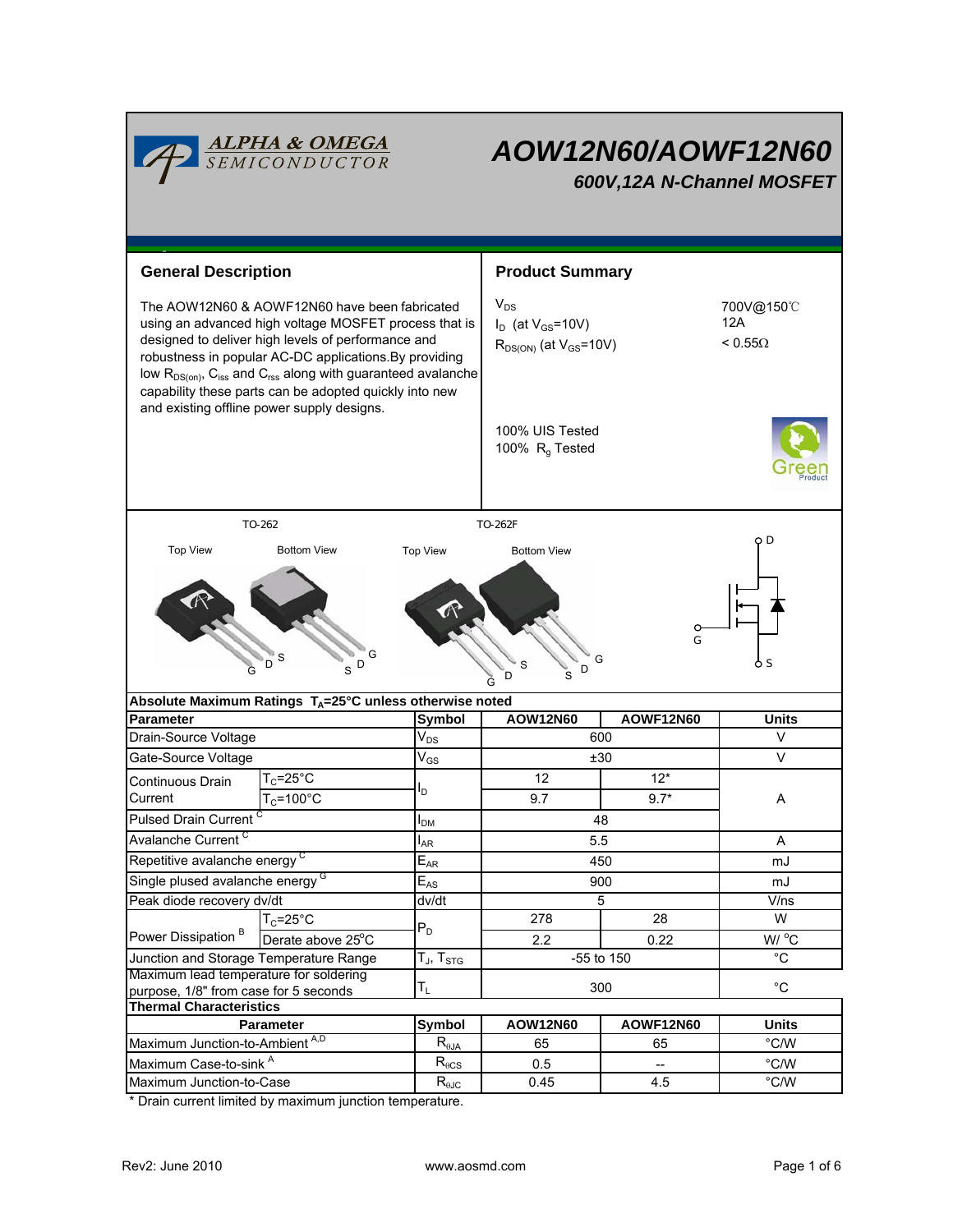

#### Electrical Characteristics (T<sub>J</sub>=25°C unless otherwise noted)

| Symbol                                  | <b>Parameter</b>                          | <b>Conditions</b>                                          | Min  | <b>Typ</b> | Max          | <b>Units</b>        |  |  |  |  |
|-----------------------------------------|-------------------------------------------|------------------------------------------------------------|------|------------|--------------|---------------------|--|--|--|--|
| <b>STATIC PARAMETERS</b>                |                                           |                                                            |      |            |              |                     |  |  |  |  |
| <b>BV<sub>DSS</sub></b>                 | Drain-Source Breakdown Voltage            | $I_D = 250 \mu A$ , $V_{GS} = 0V$ , T <sub>J</sub> =25°C   | 600  |            |              |                     |  |  |  |  |
|                                         |                                           | $I_D = 250 \mu A$ , $V_{GS} = 0V$ , T <sub>J</sub> =150°C  |      | 700        |              | V                   |  |  |  |  |
| $\overline{\mathrm{BV}}_{\mathrm{DSS}}$ | Zero Gate Voltage Drain Current           | ID=250µA, VGS=0V                                           |      |            |              | $V/$ <sup>o</sup> C |  |  |  |  |
| /ATJ                                    |                                           |                                                            |      | 0.65       |              |                     |  |  |  |  |
| $I_{DSS}$                               | Zero Gate Voltage Drain Current           | $V_{DS}$ =600V, V <sub>GS</sub> =0V                        |      |            | 1            | μA                  |  |  |  |  |
|                                         |                                           | $\overline{V_{DS}}$ =480V, T $_{\textrm{J}}$ =125°C        |      |            | 10           |                     |  |  |  |  |
| $\mathsf{I}_{\mathsf{GSS}}$             | Gate-Body leakage current                 | $V_{DS}$ =0V, $V_{GS}$ = $\pm$ 30V                         |      |            | ±100         | nA                  |  |  |  |  |
| $\mathsf{V}_{\mathsf{GS}(\mathsf{th})}$ | Gate Threshold Voltage                    | $V_{DS}$ =5V I <sub>D</sub> =250µA                         | 3    | 4          | 4.5          | V                   |  |  |  |  |
| $R_{DS(ON)}$                            | Static Drain-Source On-Resistance         | $V_{GS}$ =10V, $I_D$ =6A                                   |      | 0.46       | 0.55         | Ω                   |  |  |  |  |
| $g_{FS}$                                | <b>Forward Transconductance</b>           | $V_{DS}$ =40V, I <sub>D</sub> =6A                          |      | 20         |              | S                   |  |  |  |  |
| $V_{SD}$                                | Diode Forward Voltage                     | $IS=1A, VGS=0V$                                            |      | 0.72       | $\mathbf{1}$ | V                   |  |  |  |  |
| $\mathsf{I}_\mathsf{S}$                 | Maximum Body-Diode Continuous Current     |                                                            |      |            | 12           | A                   |  |  |  |  |
| I <sub>sм</sub>                         | Maximum Body-Diode Pulsed Current         |                                                            |      |            | 48           | A                   |  |  |  |  |
|                                         | <b>DYNAMIC PARAMETERS</b>                 |                                                            |      |            |              |                     |  |  |  |  |
| $\overline{C_{\text{iss}}}$             | Input Capacitance                         |                                                            | 1400 | 1751       | 2100         | pF                  |  |  |  |  |
| $\overline{C_{\mathrm{oss}}}$           | Output Capacitance                        | $V_{GS}$ =0V, $V_{DS}$ =25V, f=1MHz                        | 130  | 164        | 215          | pF                  |  |  |  |  |
| $\overline{C_{\rm rss}}$                | Reverse Transfer Capacitance              |                                                            | 10   | 13         | 19           | pF                  |  |  |  |  |
| $R_{\rm g}$                             | Gate resistance                           | $V_{GS}$ =0V, V <sub>DS</sub> =0V, f=1MHz                  | 2.5  | 3.3        | 5            | Ω                   |  |  |  |  |
| <b>SWITCHING PARAMETERS</b>             |                                           |                                                            |      |            |              |                     |  |  |  |  |
| $\mathsf{Q}_{\mathsf{g}}$               | <b>Total Gate Charge</b>                  |                                                            |      | 40         | 50           | nC                  |  |  |  |  |
| $\mathsf{Q}_\mathsf{gs}$                | Gate Source Charge                        | $V_{GS}$ =10V, $V_{DS}$ =480V, I <sub>D</sub> =12A         |      | 9          | 11           | nC                  |  |  |  |  |
| $\mathsf{Q}_{\mathsf{gd}}$              | Gate Drain Charge                         |                                                            |      | 17.9       | 27           | nC                  |  |  |  |  |
| $t_{D(on)}$                             | Turn-On DelayTime                         |                                                            |      | 39         | 50           | ns                  |  |  |  |  |
| t,                                      | Turn-On Rise Time                         | $V_{GS}$ =10V, V <sub>DS</sub> =300V, I <sub>D</sub> =12A, |      | 70         | 85           | ns                  |  |  |  |  |
| $t_{D{\rm (off)}}$                      | Turn-Off DelayTime                        | $R_G = 25\Omega$                                           |      | 122        | 150          | ns                  |  |  |  |  |
| t <sub>f</sub>                          | Turn-Off Fall Time                        |                                                            |      | 74         | 90           | ns                  |  |  |  |  |
| t <sub>rr</sub>                         | Body Diode Reverse Recovery Time          | $I_F = 12A$ , dl/dt=100A/ $\mu$ s, V <sub>DS</sub> =100V   |      | 311        | 373          | ns                  |  |  |  |  |
| $Q_{rr}$                                | <b>Body Diode Reverse Recovery Charge</b> | $I_F = 12A$ , dl/dt=100A/ $\mu$ s, V <sub>DS</sub> =100V   |      | 5.2        | 6.2          | $\mu$ C             |  |  |  |  |

A. The value of R  $_{\text{0JA}}$  is measured with the device in a still air environment with T  $_{\text{A}}$ =25°C.

B. The power dissipation P<sub>D</sub> is based on T<sub>J(MAX)</sub>=150°C, using junction-to-case thermal resistance, and is more useful in setting the upper dissipation limit for cases where additional heatsinking is used.

C. Repetitive rating, pulse width limited by junction temperature T<sub>J(MAX)</sub>=150°C, Ratings are based on low frequency and duty cycles to keep initial T<sub>J</sub>  $=25^{\circ}$ C.

D. The R<sub> $\theta$ JA</sub> is the sum of the thermal impedence from junction to case R  $_{\theta$ JC and case to ambient.

E. The static characteristics in Figures 1 to 6 are obtained using <300 µs pulses, duty cycle 0.5% max.

F. These curves are based on the junction-to-case thermal impedence which is measured with the device mounted to a large heatsink, assuming a maximum junction temperature of  $T_{J(MAX)}$ =150°C. The SOA curve provides a single pulse rating.

G. L=60mH,  $I_{AS}$ =5.5A, V<sub>DD</sub>=150V, R<sub>G</sub>=25 $\Omega$ , Starting T<sub>J</sub>=25°C

THIS PRODUCT HAS BEEN DESIGNED AND QUALIFIED FOR THE CONSUMER MARKET. APPLICATIONS OR USES AS CRITICAL COMPONENTS IN LIFE SUPPORT DEVICES OR SYSTEMS ARE NOT AUTHORIZED. AOS DOES NOT ASSUME ANY LIABILITY ARISING OUT OF SUCH APPLICATIONS OR USES OF ITS PRODUCTS. AOS RESERVES THE RIGHT TO IMPROVE PRODUCT DESIGN, FUNCTIONS AND RELIABILITY WITHOUT NOTICE.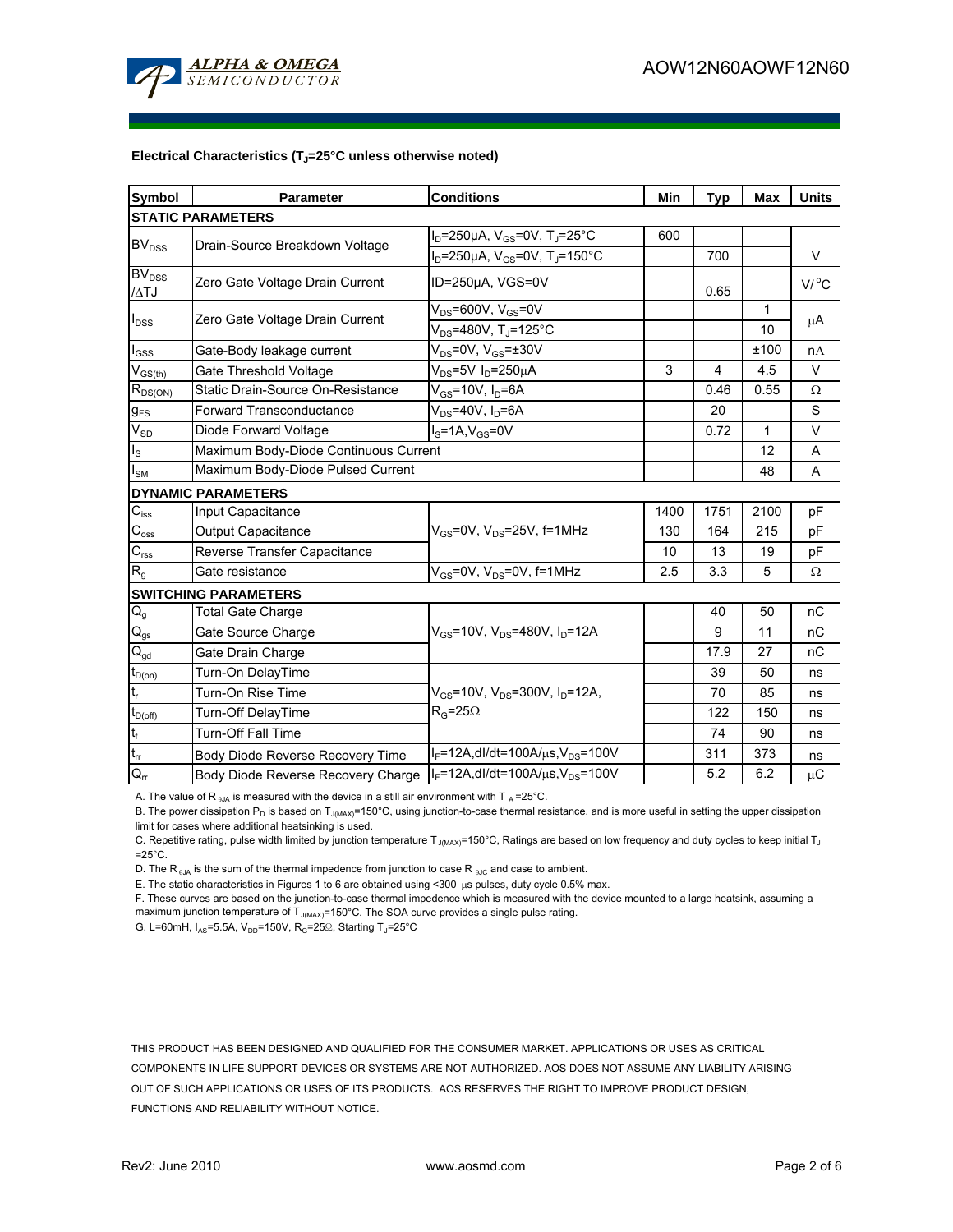

### **TYPICAL ELECTRICAL AND THERMAL CHARACTERISTICS**

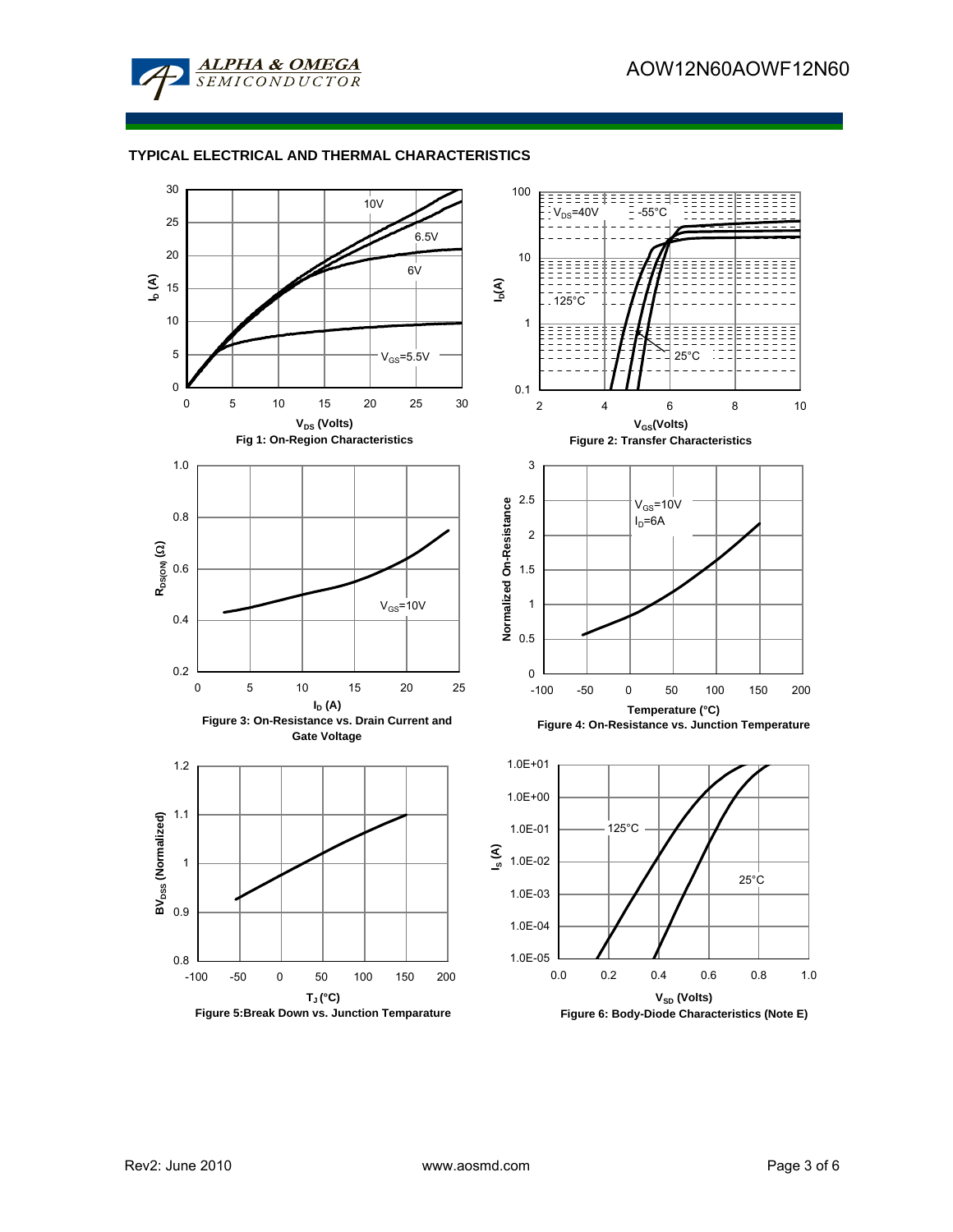

# **TYPICAL ELECTRICAL AND THERMAL CHARACTERISTICS**

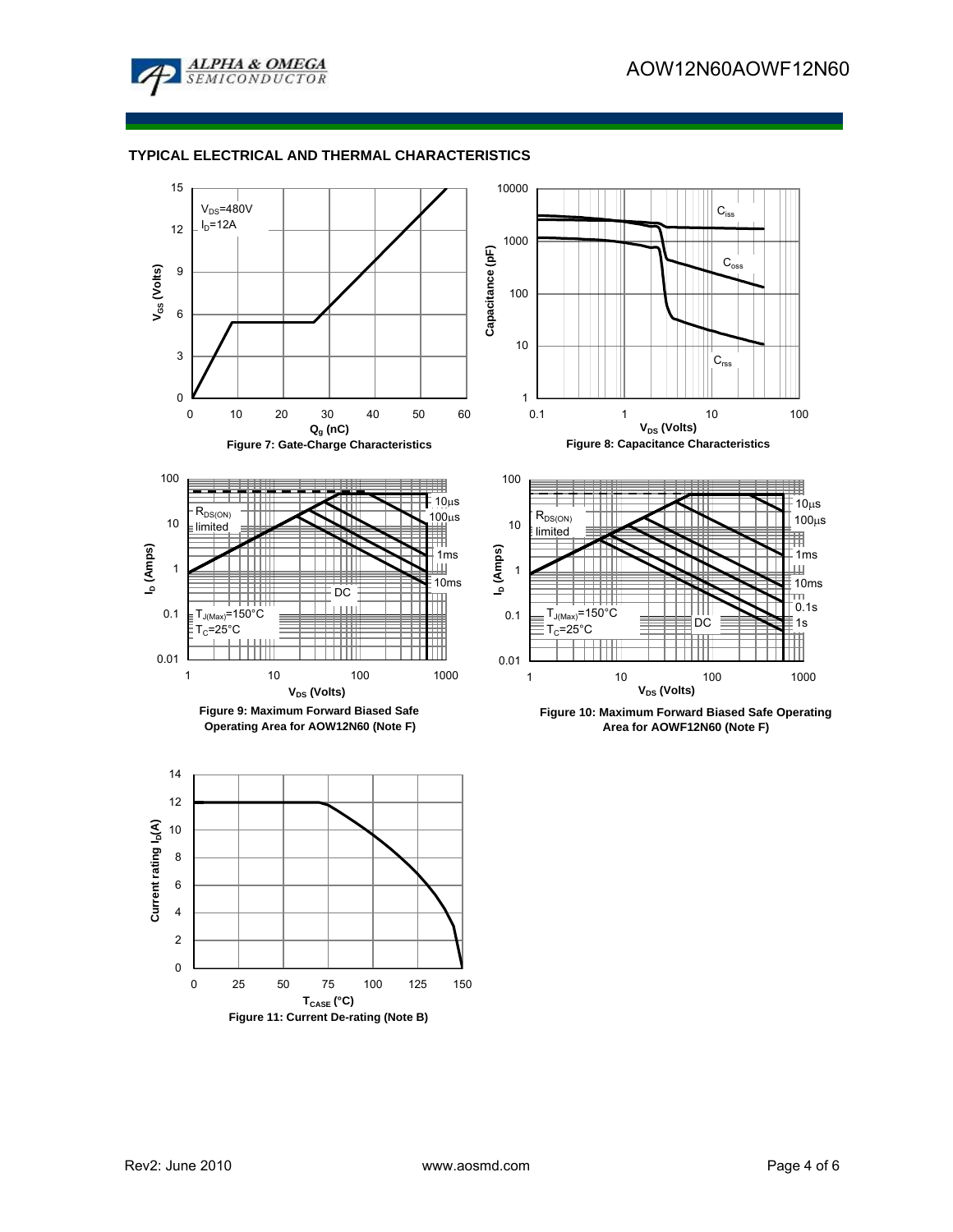

### **TYPICAL ELECTRICAL AND THERMAL CHARACTERISTICS**



**Figure 12: Normalized Maximum Transient Thermal Impedance for AOW12N60 (Note F)**



**Figure 13: Normalized Maximum Transient Thermal Impedance for AOWF12N60 (Note F)**